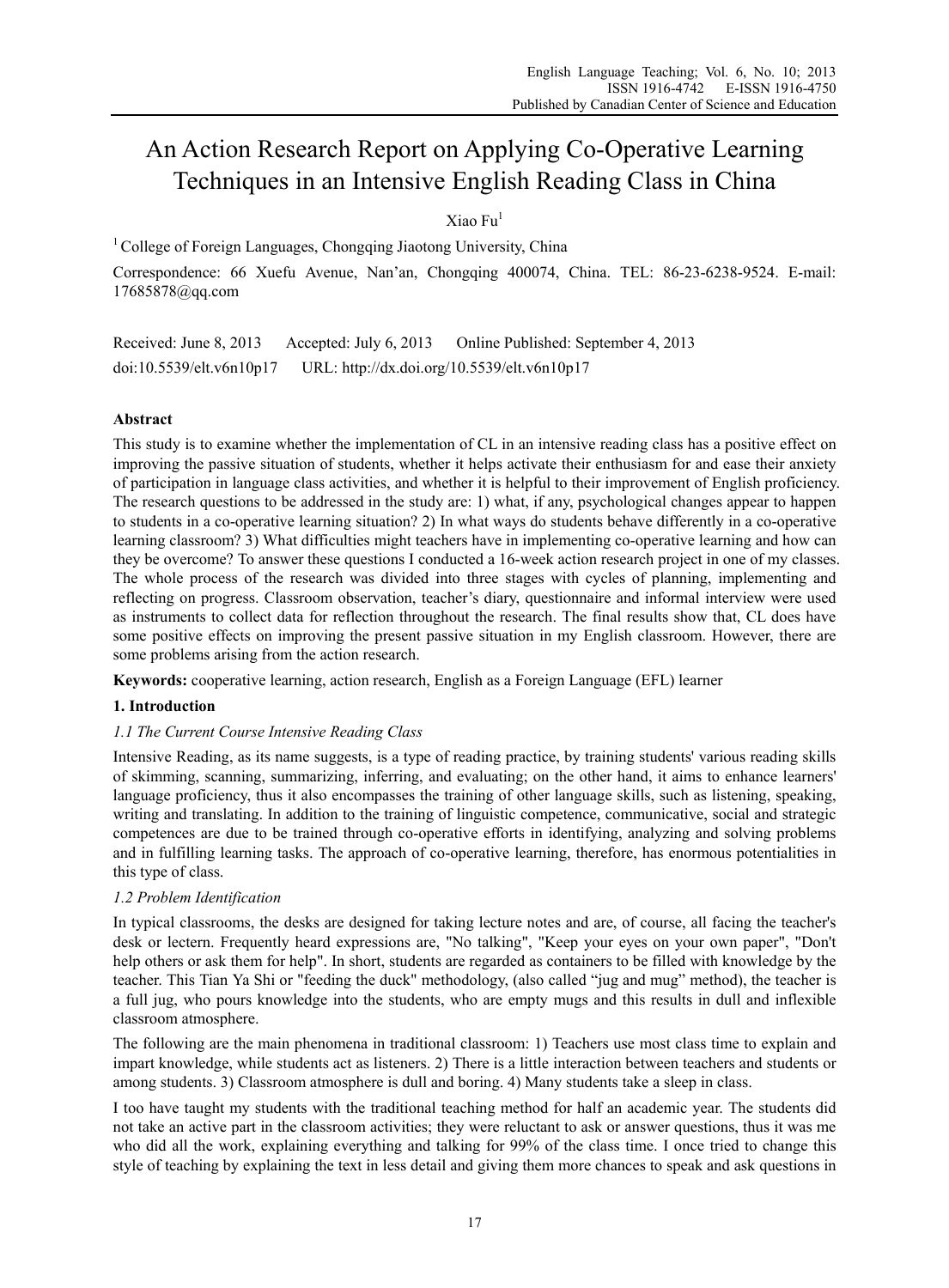class. However, the result was very disappointing. The following comments were elicited from some of my students:

1) "I just know I have some kind of disability: I can't learn a foreign language no matter how hard I try"

2) "When I'm in my English class I just freeze! I can't think of a thing when my teacher calls on me. My mind goes blank"

3) "I feel dislike English when I started to learn it. I spend most of my time to learn it but no any progress. I hate it."

4) "It's about time someone studied why some people can't learn languages."

Even more, in the classroom situation they were not courageous when asked in teacher-student interaction activities lest they lose face with their friends because they made some mistakes. So their passivity was found everywhere in the whole process of classroom learning.

Thus, based on above mentioned considerations, the aim of the study has been initiated: it is intended to demonstrate whether the introduction of co-operative learning to college English intensive reading teaching has a positive effect on improving present situation of English learning for students and whether it helps activate their interest and ease their language anxiety to participate in class activity, and finally whether it is helpful to the improvement of English proficiency.

## **2. Literature Review**

#### *2.1 Definition of Co-Operative Learning and Clarification Terms*

Co-operative learning (CL), according to Kohonen (1992), is a type of "experiential model" of learning which differs greatly from the "transmission model". The "transmission model" considers the teacher the person to "impart knowledge and the skills to the learners" and students "passive recipients of knowledge" (Kohonen, 1992:30), whereas the "experiential model" highlights the experience or the process of learning in which "a learning atmosphere of shared partnership, a common purpose and a joint management of learning" might be provided (ibid. p31).

The essence of CL, as illustrated above, lies in the cooperation among learners inside the classroom; however, CL also encompasses learners' collaboration outside the classroom, which is the extension of in-class cooperation. Moreover, CL also includes the cooperation between the teacher and students and major forms underlying this type of collaboration are teacher's teaching, teacher-students discussion and students' group or pair discussion under the teacher's guidance.

Hence, in CL, the teacher's role is an "organizer", a "moderator", a "helper", an "evaluator" and "the information resource" as opposed to those according to the transmission model: "dominator" and "information or knowledge provider".

Christison, defines CL as "a strategy for the classroom that is used to increase motivation and retention, to help students develop a positive image of self and others to provide a vehicle for critical thinking and problem solving and to encourage collaborative social skills" (Christison, 1990: 140).

However, according to Christison, implementation of CL in the classroom can only be successful under the following conditions. Firstly, she asserts that since human beings are not gifted with the ability to cooperate with each other, co-operative skills must be learned, like various skills in content areas. Secondly, learning activities and sitting in the classroom must be structured to guarantee face-to-face interaction and cooperation among students. Finally, a successful process of cooperation requires each individual to share responsibilities rather than the monopoly by one member (ibid).

Johnson and Johnson further clarify the concept of CL by asserting that in the co-operative classroom "interaction is characterized by positive goal interdependence with individual accountability. Positive goal interdependence requires acceptance by a group that they 'sink and swim together".

To sum up, almost all researchers, through various works and articles, use such terms as "positive interdependence", "mutual support" and "individual accountability" to illustrate the concept of CL. It might be misleading that CL is confined to learners' working in group and helping each other. Besides group work, however, it must also satisfy the following conditions: "face-to-face" interaction by all students, "heterogeneous teams,"structured goal interdependence","individual accountability" and "an emphasis on practicing social skills" (Totten, 1991:1).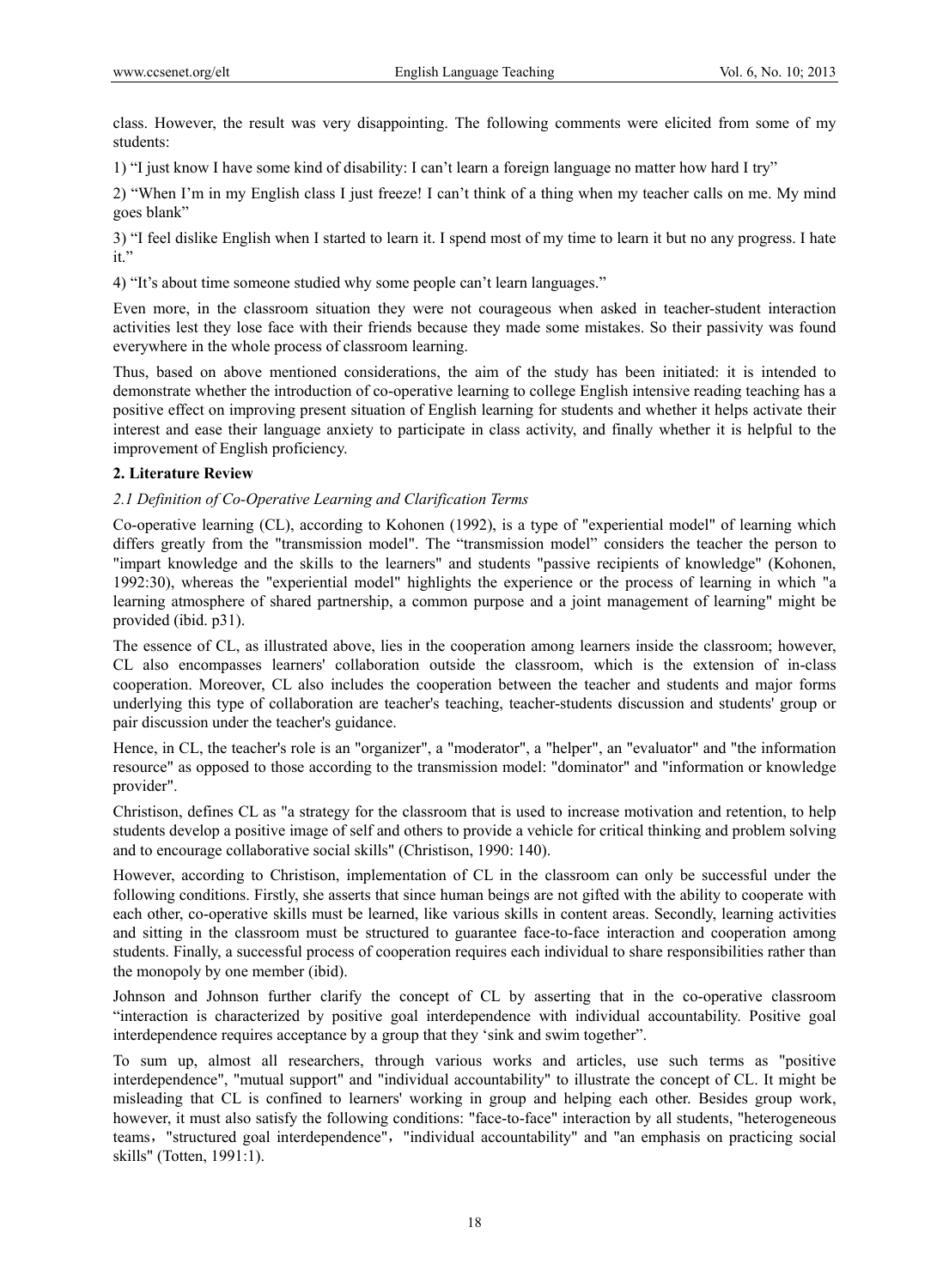#### *2.2 Major Co-Operative Learning Methods*

In order to implement co-operative learning in the actual classroom, researchers in the field have developed various methods, which can be also termed as "approaches"; whatever the approach, there is one thing in common in the formation of co-operative learning teams: the integration of students of mixed-levels (Putnam, 1993).

#### Learning Together

This method was developed by Johnson and Johnson in 1975 (Knight and Bohlemeyer, 1990). The typical collaborative classroom using this method would be group members working together to accomplish one assigned group task; during the learning process, students provide mutual support to ensure that everyone in the group is involved and understands. If any difficulty occurs, they would have discussions first and the teacher's help becomes the final rescue. In terms of assessment, collaborative groups are evaluated and rewarded based on their general group performances (ibid).

This method is usually employed in foreign language teaching in the form of "Role-play" which takes place in class after the reading stage. By role-play, we mean that students, in pairs or groups, assume certain roles in a certain situation, or act as themselves to cope with a given problem (Chen and Xing, 1997). In role-play the learner is able to exercise his or her own initiative and creativity in using the target language. It aims at developing the learner's communicative competence. In China, the English class for non-English majors at college level provides little opportunity for oral interaction. One solution to this problem is to adopt "role-play".

#### Jigsaw Methods

The original Jigsaw was developed by Aronson and his colleagues in 1978 (Knight and Bohlemeyer, 1990). According to this method, each student in the collaborative group only has one part of the learning material and he or she is responsible for learning, understanding as well as teaching this part to the rest of the group members. However, before going back to their original collaborative group to teach, students who receive the same part of the material form the counterpart group to study together the assigned task. What lacks, however, in this method is that there is no group evaluation mechanism, except that individual student is evaluated on the basis of individual examination after learning (ibid).

In Jigsaw II, which was developed by Slaving in 1980, a competitive mechanism among co-operative groups is introduced; group rewards are offered based on the accumulation of each group member's individual performance during the learning process. Hence, co-operative groups compete against each other and each learner has equal chance to contribute to his or her group.

This method and a paired-reading method to be discussed later may be changed into group work in the light of English as foreign language context, which aims at training of social competence.

#### Group Investigation (GI)

GI which was gradually developed by Sharan and his colleagues from 1976 onwards (Knight and Bohlemeyer, 1990) is a highly structured method and is, to some degree, similar to Learning Together, in that members in each group sit together to learn their part. According to GI, different groups get different tasks under a general topic; therefore there are some basic characteristics underlying the method. Firstly, the class is divided into several co-operative groups, each of which takes the responsibility of investigating its assigned subtopics and is ready for presentation in front of the whole class. Secondly, the division of the labour must be reasonable and meaningful to ensure the interdependence of group members. Thirdly, students communicate with each other in the team when gathering information, planning, analyzing and evaluating. Finally, in terms of the teacher's role, he or she is a resource person and an indirect leader, ready to provide direction, explanation and to motivate students during the learning process.

Hence, in this method, collaborative skills are taught and reinforced through the group learning process; in addition, positive interdependence and individual accountability are encouraged while collaborative members are dividing labour among themselves.

In EFL (English as Foreign language) classroom, group investigation may be employed in the form of class report, group discussion and competition. GI can be employed at all learning stages: at pre-reading, while-reading and post-reading stage, and it also can be used in dealing with exercises. By GI, the students' investigation and presentation skills may be improved, and the students may become more autonomous.

Summary of the Co-operative Learning Methods

Through the explanation and description of them, one might understand better the strict mechanism underlying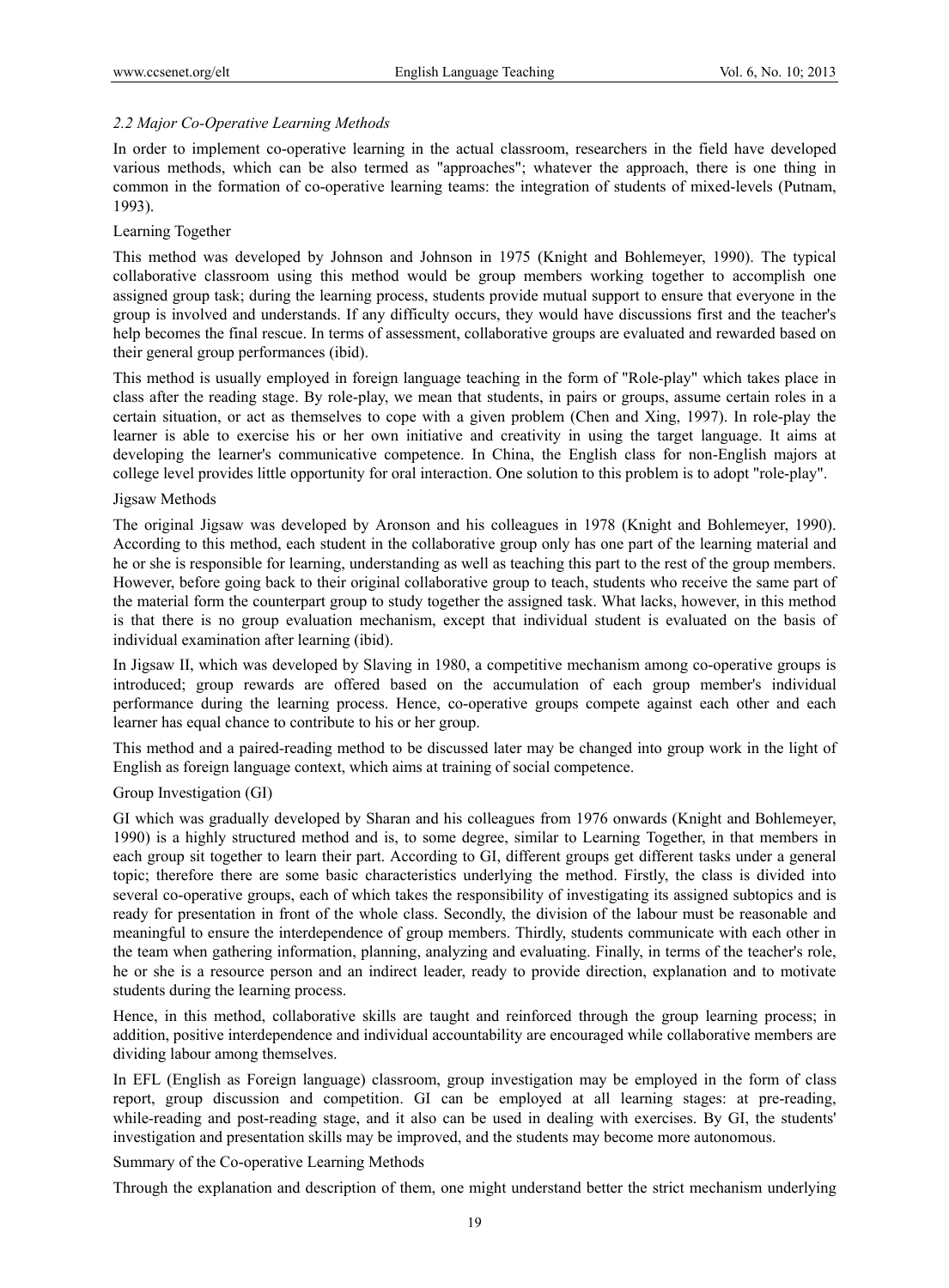them: positive interdependence, individual accountability, and co-operative skills. In specific teaching situations of the language learning classrooms, these methods may be employed in the form of pair work, class report, group discussion, role-play, and group competition.

## **3. Research Methodology**

#### *3.1 Instruments*

Classroom observation, reflective journal, informal interviews, and questionnaires were used as instruments to collect data in my research. Appendix A provides the details of the instrument sheets.

## *3.2 The Sample*

Subjects for the whole study were 58 college students majoring in computer science. This class was randomly selected from one of my teaching classes for the semester.

All the participants were first-year Non-English majors from the same class who had attended the university for half a year, aged from 18 to 20.

Among the sample population 24 were females and 34 were males. They had learned English for at least six years before their enrolment in this university. The students have different personalities and different proficiency levels in English learning.

## *3.3 The Research Process in Action and Reflections*

The whole process of the research can be divided into three stages (the whole research lasted 4 months, in the 2012 academic year):

1) The preparation stage (at the opening of the semester, from 1st, Mar, to 12, Mar)

2) The action stage (before and after the midterm): cyclically, modifying and adjusting the application of co-operative learning with observation and interaction and further modification and adjustments (from 15, Mar. to 15, June)

3) The assessment and reflection stage (before the end of the semester): assessing the effects of co-operative learning on students' learning and psychological changes and reflecting upon the problems arose from the research (from 16, June to 30, June).

#### 3.3.1 Preparation Stage

The questionnaire I (see Appendix D) with 32 statements was designed and distributed to the students to evaluate their reflections in their former traditional English class. 58 questionnaires were distributed, but only 40 were collected.

To apply co-operative learning to Intensive English Reading classroom, both students and I need to be adequately prepared. So before conducting co-operative learning, I introduced the definition, characteristics, purpose and rules of co-operative learning to my students, and made sure they had a good understanding of co-operative learning. For Chinese students, this explanation was presented in such a way that students understand that co-operative groups are seen as a mutual-responsibility activity; they are not criticizing, but helping each other. Toward this end, I took advantage of those aspects of the Chinese collectivist culture that can be used to help build up "a sense of community" (Carson, 1992:112). Students showed their understanding and their support. Their acceptance encouraged me to go on with this research.

The second thing is about grouping. Co-operative groups cannot be structured deliberately according to one of the elements of co-operative learning, face-to-face "promotive" interaction; co-operative groups should be purposefully heterogeneous. Because of the size of the class, I divided students into 10 groups, 6 students in the first nine groups and 4 in the last one group. In order to ensure heterogeneity, students are placed in groups that are mixed by academic skills, social skills, and sex. This can maximize each student's contributions to the groups and provide each student with opportunities to learn from other individuals.

Finally, I let students themselves choose their group leader, secretary and inspector in each group. This was to ensure everyone had her/his own role in the group and to takes her/his own responsibility, namely, every student in the group has got a specific job. I declared that a group leader was in charge of task subdivision, checking other group mates' contribution to the group, and leading the group work in the correct direction and so on. A secretary is in charge of taking notes of the group mates' ideas during group discussion. An inspector is in charge of making sure that group obeys co-operative learning rules, e.g., every member of the group uses the target language. I also told them, after students finishing group task, I would call a student by random to be the spokesman who should report his group achievement on behalf of his group. In this way, every member of the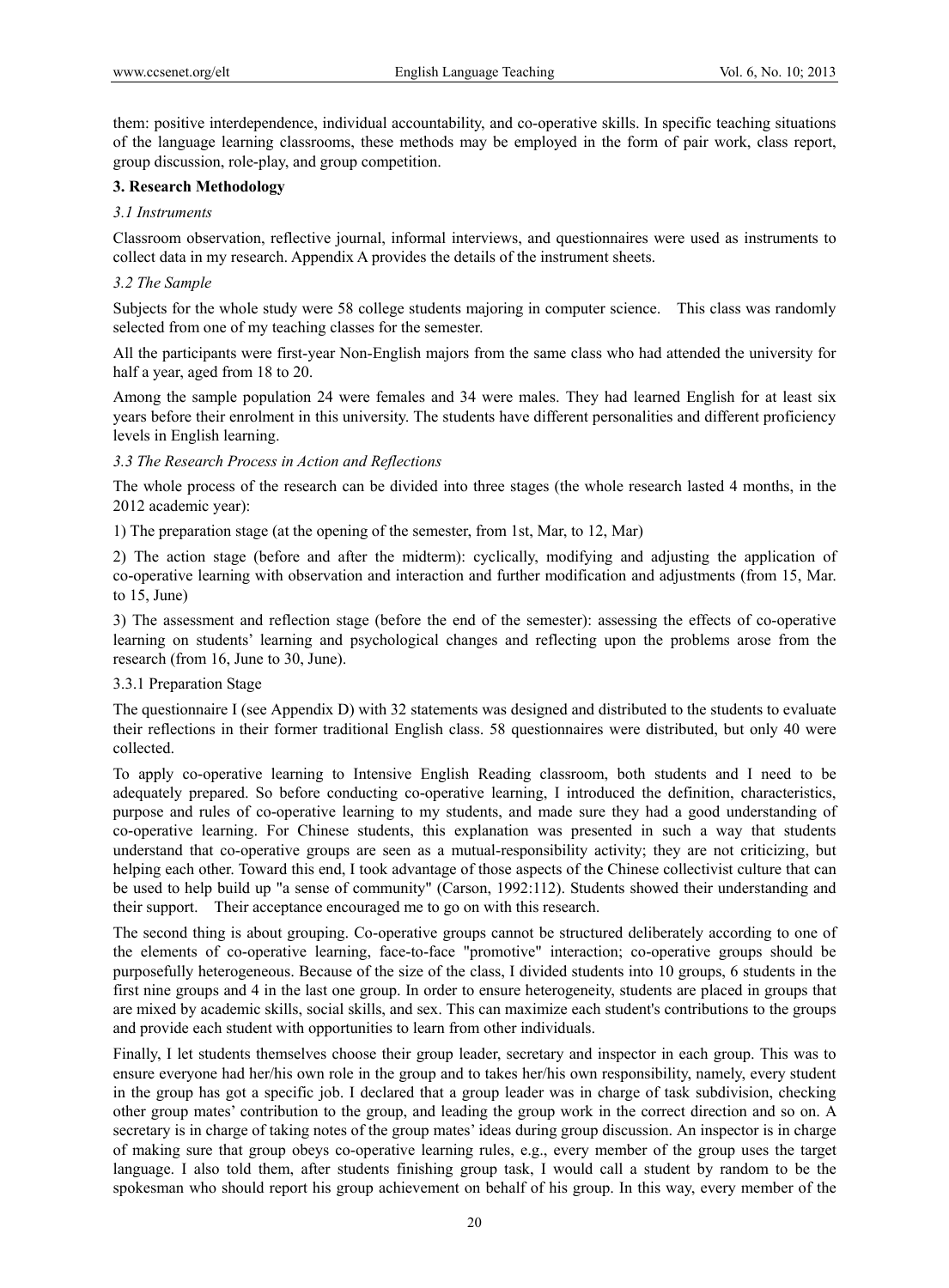group had some responsibility and every student in the group would listen to other people carefully and every member was preparing to speak. So no matter what level the students are at, they would be encouraged to work, become active, attentive, and responsible.

3.3.2 Action Stage

Planned Actions:

Based on the fully understanding of co-operative learning, I assumed that the learning of one unit in the book of Intensive Reading generally followed the procedures below:

1. Co-operative preparation work before the actual classroom learning.

1) Co-operative members go out to find resources so as to provide relevant background information about the coming reading passage.

2) Co-operative members divide labor among themselves, consult the dictionary or other reference books available to them, learn new or difficult words and structures together and get ready for presenting them in class.

2. Co-operative learning in the classroom.

1) Co-operative teams present their findings in front of the whole class.

2) Co-operative learning activities are designed to guarantee students' comprehension of the reading passage and to promote communicative output among co-operative members.

3) Comprehension of the reading passage and promotion of communicative output among co-operative members.

3. Group processing and evaluation after co-operative learning tasks are completed.

The following co-operative activities were designed and planned to carry out in my Intensive English Reading class.

1. Co-operative preparation work stage

Co-operative learning method: Group investigation.

Group investigation in finding resources of background information: training of Investigation and Presentation Skills

As manifested in the learning procedure of Intensive Reading, various learning tasks are due to be fulfilled co-operatively, thus it becomes impractical for all co-operative teams to complete the same learning task. Group Investigation, therefore, is the most frequently employed method of co-operative learning and is considered by the researcher the most suitable approach in finding out background information.

Such a learning project using Group Investigation generally follows the stages of:

1) Topic orientation: Topic is generally decided by the teacher.

2) Research and data collection: Students in the co-operative team find out necessary resources available to them.

3) Preparing data presentation: Students conduct their assigned learning task and initiate discussions among collaborative members.

4) Presentation: Individual learners from their respective teams conduct presentation on the findings.

5) Evaluation: Teacher comments on learners' performance includes their understanding of the assigned topic, their procedural organization, languages gains and deficits, and possible by-products such as enhancing of motivation in other learners, activating of learning atmosphere (Adapted from Legutke, 1991:169).

Please see Sample One (Appendix C) for further details of the activities.

2. While-reading stage

Co-operative learning methods: Group Investigation, Pair-reading, and Jigsaw.

1) Group Investigation (GI) in Learning Structures; Practicing the Skill of Paraphrasing: Training of the Linguistic Competence.

GI and its succeeding presentation are not only confined to consulting background information; instead, such a didactic skill is reinforced in learning language and structures in the text. This type of language-related learning activity constitutes a crucial part of Intensive Reading. As it is a co-operative effort to consult background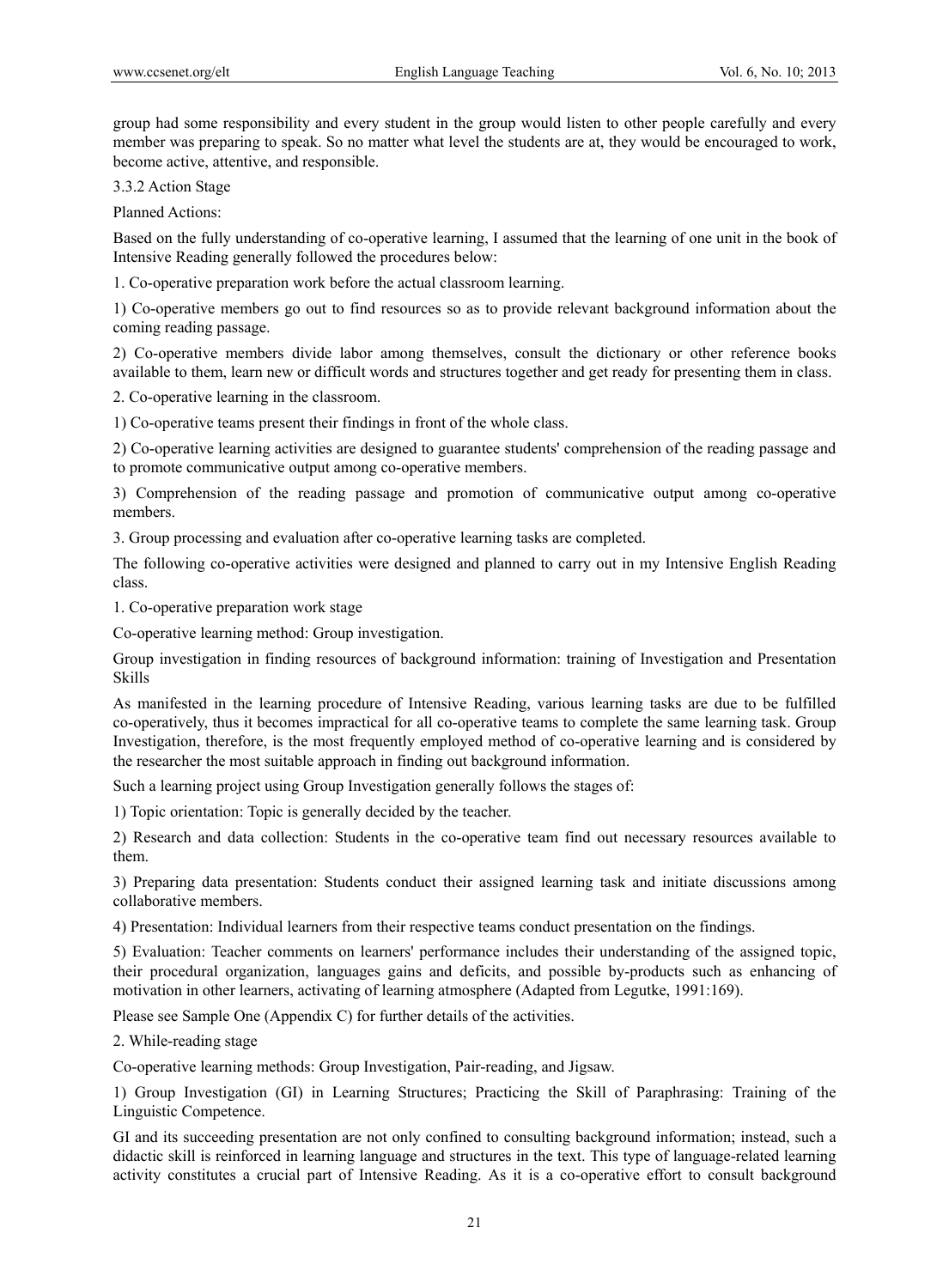information, each team would in turn take the responsibility for consulting the dictionary about words and structures assigned by the teacher and for presenting their findings to the whole class.

One problem in traditional methods at the while-reading stage was that whenever it came to explanation of difficult words or phrases, students tended to provide Chinese equivalents rather than use simpler English to paraphrase. Here in the following example I will show how the approach of co-operative learning enables students to incorporate the practicing of the skill of paraphrasing which is a sub-skill of linguistic competence in coping with difficulties in terms of language. Please see the details from Sample Two and Sample Three (Appendix C).

2) Modified Paired-Reading and simplified Jigsaw in comprehending the text: Training of the social competence.

Understanding reading materials in the form of cooperation requires learners' social competence in order to negotiate meaning and to reach agreement. The method of Paired-Reading, as has been illustrated in Chapter Two, is especially designed for reading class and according to the researcher, it is particularly useful for reading narrative writings, since they consist of vivid plots, specific characters and is easy to understand. In the light of the teaching context, we may change the method into group work, which can be exemplified as Sample Four (Please see Appendix C for the detail).

#### 3. Post-reading stage

Co-operative learning methods: Group Investigation; Learning Together:

1) Group Investigation: Training of Social and Strategic Competence.

Post-reading activities are principally designed for learners to practice communicative output in forms of summary reporting, evaluation or suggestion making, and role-play sometimes. Therefore, it is possible for several co-operative tasks to be performed simultaneously. Group Investigation, again, can be employed at this stage. Please see details from Sample Five and Sample Six (please see Appendix C for the detail).

2) Learning Together: Role-play, training of Social and Communicative Competence.

One conspicuous property underlying the approach, of Learning Together is unanimity of the assigned task which is likely to lead to competition among learning teams; moreover, face-to-face interaction among team members, positive interdependence, and individual accountability in the same learning task are unexceptionally practiced by each co-operative team. Unanimity as well as group processing skills can be easily observed. Please see Sample Six (Appendix C) for further detail.

Through such an activity, communicative competence which required learners to understand both linguistic forms and their respective functional meanings would be trained in learners. Such post reading activities in the form of role-play are often designed by the teacher, since it has become "a standard activity for the post-presentation, free language practice phase of a language lesson" (Legutke, 1991:120). It can really provide learners with opportunities to involve and dramatize the story personally which can deepen their understanding of the text. Moreover, it allows learners to be creative and imaginative in the communicative output.

#### 3.3.3 Reflection and Adjustment

I kept a diary detailing my reflections on my teaching according to my planned actions. In the first two weeks, students were not accustomed to the way of learning, because their class "had seldom been so student-centered before", as one of my students said to me. In spite of that, students were in high spirits in the English reading class. They felt excited about the new approach and showed more smiles in the class.

However, at the initial stage of implementation of co-operative learning, some chaos arose in the classroom. In my diary (18, Mar. 2012), I recorded "the students ran about from one seat to another; shouts and noise could be heard in every corner of the classroom." Based on previous research, these phenomena are very common in co-operative learning arranged especially by some inexperienced teachers who are not familiar with co-operative learning approach. This chaos, derived from grouping is inevitable in implementing co-operative learning. Literature suggests this is predicable and an indispensable part in "Group Processing". Although concerned, I decided to continue.

I interviewed several students informally; students said that they got too excited to concentrate on their learning task when they were grouped, because most of them needed to change their seats. Also, they told me, though I had already carefully introduced the co-operative learning approach, this learning style was new to them. I persevered, observed and hoped the literature was right. It took time to learn how to learn cooperatively with other classmates. I understood that students were not acquainted with co-operative learning approach, and I tried to facilitate this new approach.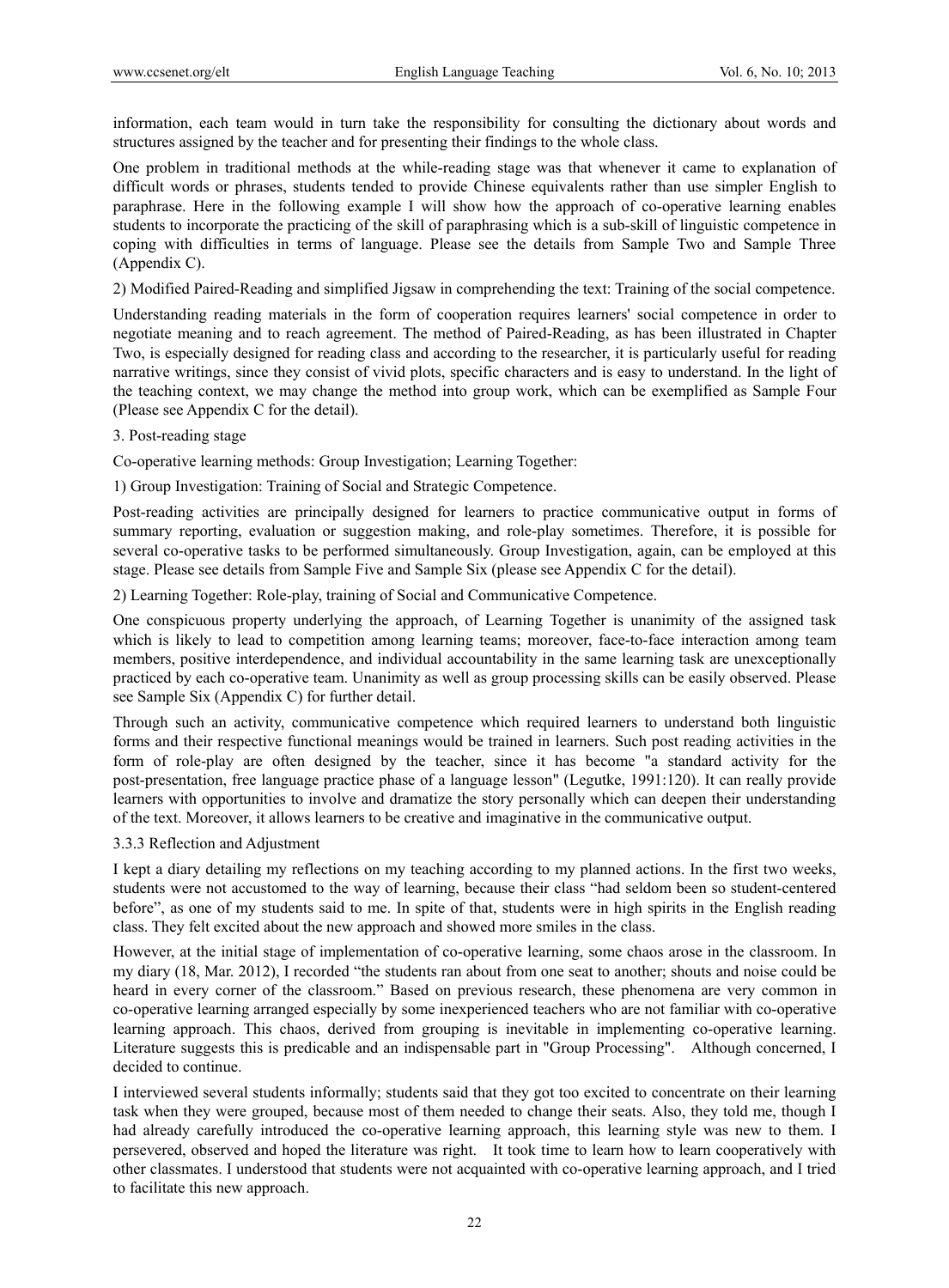## Adjustments:

Practice has shown that before learners become fully acquainted with communicative activities in general and co-operative learning in particular, they tend to forget certain basic principles.

I decided then to have four basic rules in my classroom:

- 1) Speak English
- 2) Do not talk about irrelevant topics
- 3) Listen to your group leader
- 4) Help each other

I wrote these four rules on the blackboard at the very beginning, but I found the learners were not very likely to look at the blackboard while they were engaged in what they were doing, especially if their backs were to the board.

So I decided to write them on the top of the task-sheet, since I prepared the sheets and distributed them among the class, one per group. I wrote these rules with colored inks to make them more attractive.

Besides, I used the stoplight cards to help students with the noise problem. A green card went on a group's desk if they were working together quietly. A yellow card indicated that they needed to be quieted down a bit. When a red card was put on their desk, the group should become completely silent, and all should silently count to 10 before starting to work again.

#### Reflection Again:

After the application of the modifications detailed above, several changes were noted in English class. First, the class became more orderly than before. And students made great progress in the class. At the beginning, they were too shy to come to the front and face the whole class. With my insistence, the first students came to the front and rushed through the background information they had selected from a newspaper, and ran back to their seat without interacting with the audience. I then encouraged the class to ask them questions about the information and said their group mates may assist them. As time went on, my diary showed students asked more and more questions to the group speaker. Therefore, this activity is really helpful because on the one hand, it can "force" the students to participate in the class activity; on the other hand, it can also help the students talk more freely in front of a large audience.

Secondly, they appeared to be more active and motivated in the class. Take Sample Five as an example (please see Appendix C for the detail). To the co-operative task of "What would you suggest for the problem?" the students provided general suggestions such as "improve the working conditions", "improve the technique", perhaps because of their lack of knowledge and world knowledge about clothing production. However, in terms of their group processing, students were highly stimulated, actively contributing, and one member was elected as secretary to take notes so as to complete the worksheet. Learners' performance in this activity indicated that the teacher should try every means to design co-operative tasks, meanwhile foster a co-operative atmosphere so as to enable them to be intrinsically motivated. In this way, learners were more likely to take the initiative to manage their own learning and to progress towards the final objective of autonomy.

At the midterm, in 30, Apr. 2012, I reflected on my action research for one month and half. Although students had made some progress in the class, from class observation and students feedback I still found some problems arose from the implementation.

1) As regards the learning of language points in Intensive Reading, because of lack of experience in cooperation, students were eager to copy almost all items from either dictionaries or other resource books, which is time-consuming and unnecessary. They tended to engage themselves in individual work rather than in-group work.

2) In terms of students' presentation skills, learners were in haste to finish their assigned tasks rather than to interact with the audience, because the students felt very nervous when facing the audience. Besides, their inadequate performance such as incorrect pronunciation might hinder other students' correct understanding.

3) Since learners hardly had the chance of conducting learning by themselves in the middle school and since they were not competent enough in using the school libraries, they were less capable of selecting information from various resources and provided lengthy expositions by copying or even photo-copying thick pages of their findings which were always redundant and unnecessary.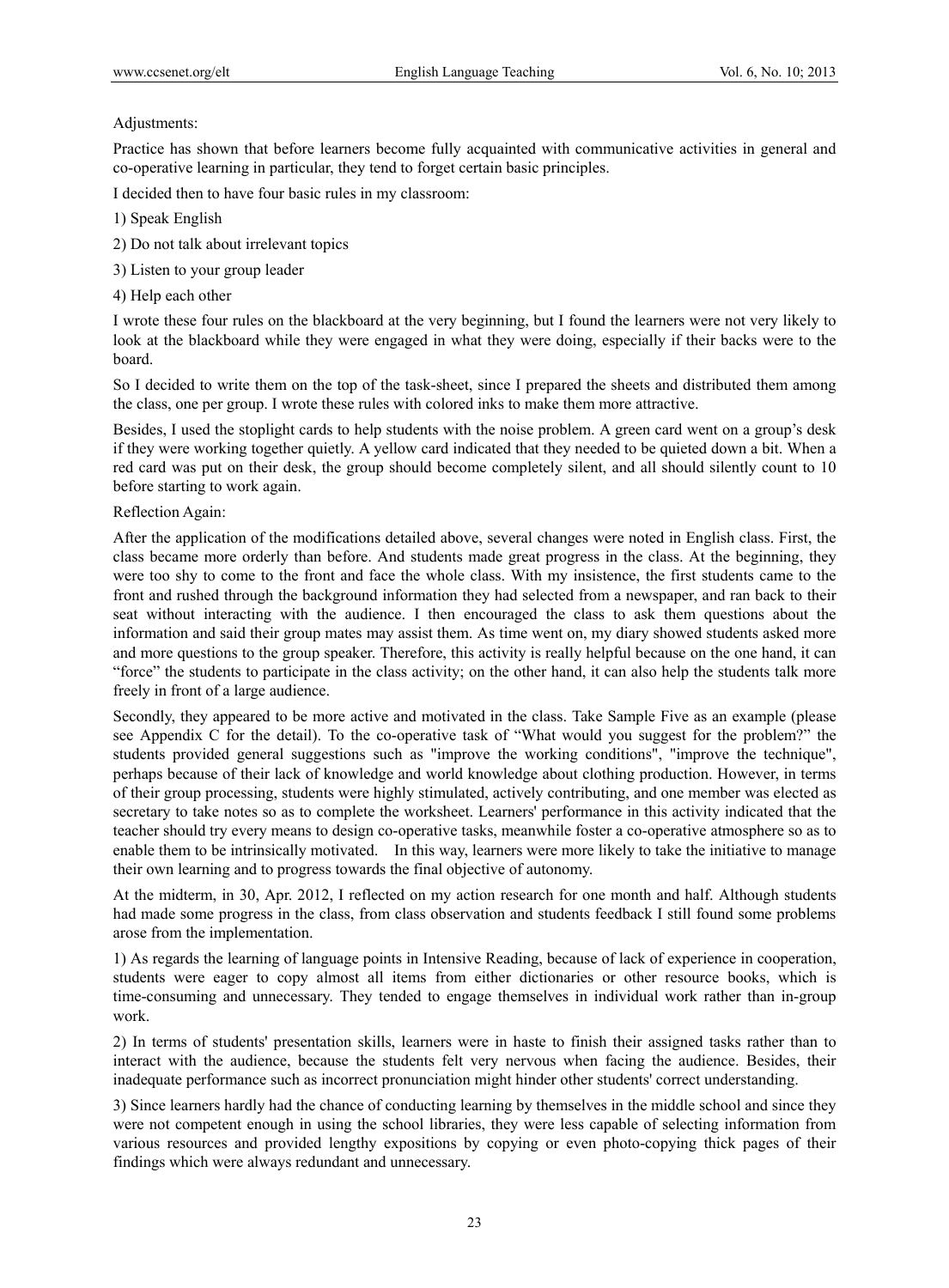4) As to the evaluation of implementation of co-operative learning, students complained a lot. They said, the evaluation was for each group not for the individual; so everyone in the group can gain the same score no matter how much work he completed. And, for getting better scores, the tasks such as collecting material and role-play were all done by those students with good language proficiency. I noted that some students could get a high score without taking part in the group activities.

5) In co-operative learning, some students became lazy, as they could fully rely on other team members. This phenomenon was affirmed by my colleague who came in to observe the process - some students didn't participate in the group work. The group leaders complained that sometimes the group members gave all the jobs to them. I realized that there were more or less some students who at times didn't do the task assigned, which for learners may be more used to the traditional model of teaching than to the co-operative approach.

6) Sometimes in groups, a few learners dominated co-operative activities, and most of learners did not participate.

Such problems mentioned above are really practical obstacles that affect a thorough implementation of co-operative learning in the Chinese context and hinder the unfolding of the potential underlying this approach.

3.3.4 Further Adjustment and Further Reflection

#### Further Adjustment:

After considering carefully and reading more literature to find the cure, I made some changes in my action research.

1) As far as the problems (1), (2), (3) mentioned above are concerned, students should practice more in classroom activities and meanwhile turn to the teacher for help; on the part of the teacher, I encouraged my students to constantly guide and help learners to develop investigation and presentation skills and help them to learn to explain words and structures via specific linguistic contexts in the reading passages. I had taught students to increase face-to-face interaction with the audience so that they could improve their pronunciation, intonation, fluency, etc. I also recommended that the students use more reference books so as to facilitate their investigative tasks.

2) As far as problem (4) concerned, I adjusted the evaluation criteria a bit. On the base of the evaluation for each group, I added the evaluation for the individual. For each group member, the group evaluation was taken 50%, and the other 50% depended on the performance of the individual himself.

3) In light of problems (5) (6), more opportunities for cooperation should be provided so as to encourage each individual to participate. So long as the activating role played by each learner can be reinforced, the effect of group processing should be improved.

Further reflection:

Following further reflection I made some changes in my action research and started another phase. The co-operative learning seemed to go smoothly now. Instead of copying books, they knew how to organize their own language by their daily accumulation. In addition, students' presentation skills improved very well. My diary recorded that actually, not only good students made progress but also the weaker learners improved rapidly. For instance, instead of relying on good students, the weaker ones also took an active part in class activities and the students could work both independently and cooperatively. In a word, more and more students participate in my class actively and effectively and the English class was gradually transferred from a boring, teacher-dominated one into an active, effective and student-dominated one in which students' all-round capabilities were developed rapidly.

At the end of this term, I reflected on my action research again. The situation had improved in terms of the problem (1), (2), (3). (4). Students did a better job than before, and they felt more relaxed now. But as far as the problem (5) and (6)), there still remained some questions.

I observed that there were still a small number of learners who might be incompatible with and were not accustomed to requirements set by the co-operative learning due to idiosyncratic factors, which in turn led to much silence and low motivation in learning. And forcing the new approach to learning them seems less ethical. How to make all learners adapt to new modes of learning is still a question.

Secondly, one of the major concerns of co-operative learning is the mutual help and progress achieved by all learners. However, there is a gap between fast learners and slow achievers, because initial success and tendency of being compatible with the method is prone to yield higher motivation and self-esteem which in turn lead to more effort and better achievement. Some introvert learners who were initially unaccustomed to co-operative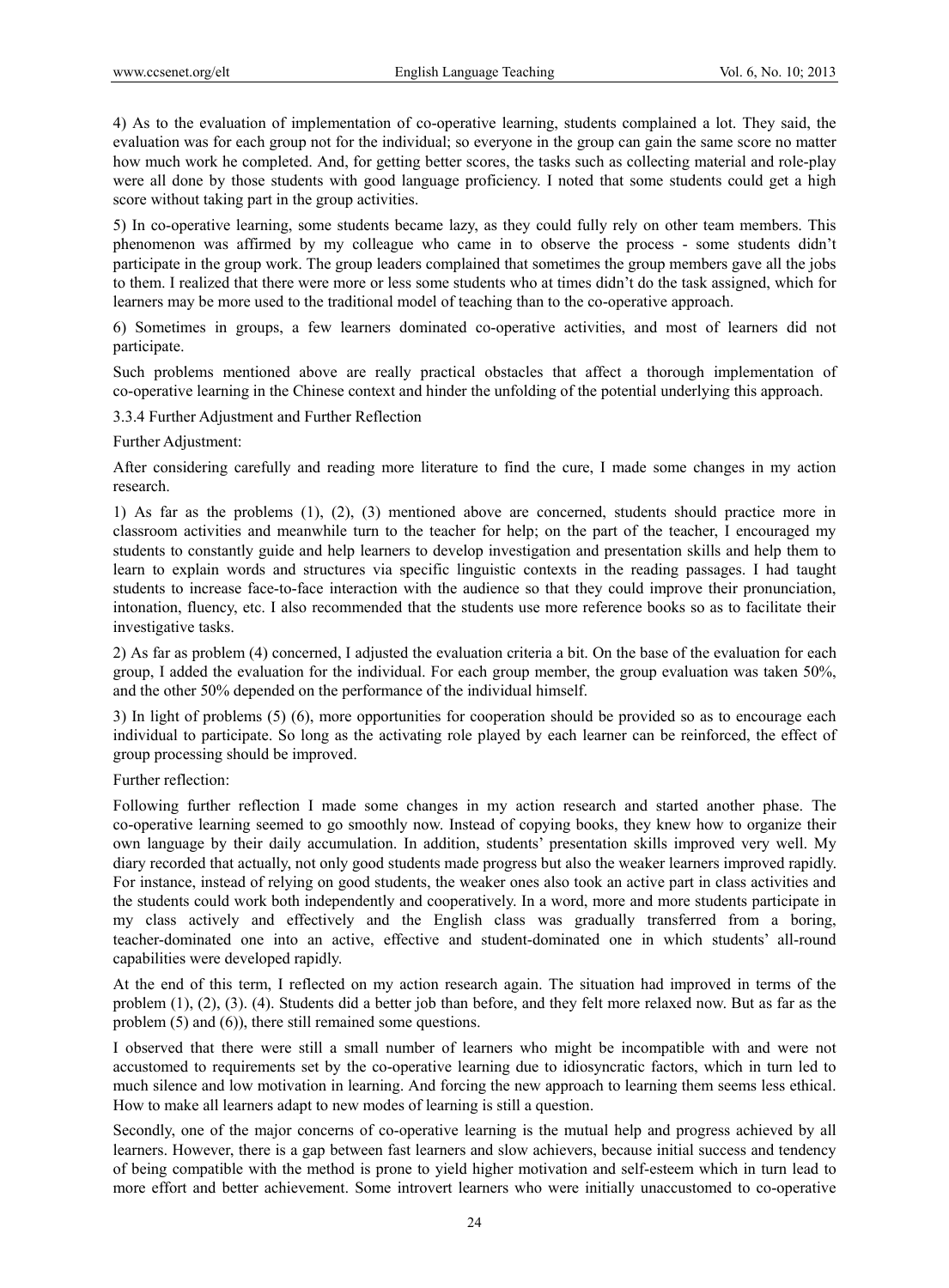learning showed shyness and reluctance in co-operative learning activities. They were often overshadowed by more extrovert learners. So the result for them was less interest in learning. Such accumulated negative experiences do hinder their language acquisition and produce side-effects on learners' psychological and affective domains. Hence how to minimize the negative effects on learners exerted by co-operative learning called for an immediate solution.

Furthermore, I observed another question which seriously hindered the implementation of co-operative learning. In the Chinese context, English learning belongs to the type of foreign language acquisition in contrast to second language acquisition in some western countries. Not having the immersion linguistic context, my students were more likely to turn to their mother tongue in conducting co-operative learning tasks, which, to some degree, hindered and reduced opportunities to communicate in the target language. This somehow weakened the effects of co-operative learning on language development. How to prevent a learner from using their native language in the Chinese context may always be a problem in any type of communicative language teaching.

Besides, the students' experiences, I reflected on the changes on myself, their teacher. I strongly feel that the students and I now understand each other better after the implementation of the 16-week action research. Before carrying out this action research, I tended to think that the students were too lazy to study in my class, but now I know that they can learn a lot from me after I changed my way of teaching. Rather than the end of the 16-week action research, this is the real beginning of the next cycle of my future career study, in which I will explore further the ways of how to help students learn more efficiently and effectively.

## **4. Results**

In addition to my ongoing reflection and changes in the phases of the action research, I decided to measure the progress from the students' perspective. Questionnaire II was distributed to 58 students and 56 students returned the completed questionnaires this time. Part I of questionnaire II is the same as Questionnaire I. Part II of Questionnaire II are 20 statements; students can give their free comments on those statements. The students' comments in the translated version are provided in Appendix E.

The average points for each statement in the Questionnaire I and Part I of Questionnaire II are displayed in Table 1. The average point clearly loses an important level of detail but this will be supplemented by qualitative comment to provide a flavour of the experiences as felt by the students in scoring their responses.

| Statement No   | Average Points from Questionnaire 1 | Average Points From Questionnaire 2 |
|----------------|-------------------------------------|-------------------------------------|
| 1              | 2.2                                 | $\mathfrak{Z}$                      |
| $\overline{2}$ | 1.6                                 | 1.6                                 |
| 3              | 3.6                                 | 3                                   |
| 4              | 3.4                                 | 3.8                                 |
| 5              | 2.4                                 | 1.8                                 |
| 6              | $\overline{3}$                      | 2.8                                 |
| 7              | 2.8                                 | $\overline{2}$                      |
| $\,8\,$        | 3.8                                 | 3.6                                 |
| 9              | 2.8                                 | 3.6                                 |
| 10             | 3.4                                 | 2.4                                 |
| 11             | 3                                   | 3.4                                 |
| 12             | 2.6                                 | 2.6                                 |
| 13             | 3.2                                 | 3.8                                 |
| 14             | 3.4                                 | 3.6                                 |
| 15             | 3                                   | 3.2                                 |
| 16             | 1.8                                 | 2.8                                 |
| 17             | $\overline{3}$                      | $\mathfrak{Z}$                      |
| 18             | 2.6                                 | 2.6                                 |
| 19             | $\overline{4}$                      | 3.8                                 |

Table 1. Average Points for each statement in the two questionnaires (on a five point scale with 1 strongly disagree to 5 strongly agree)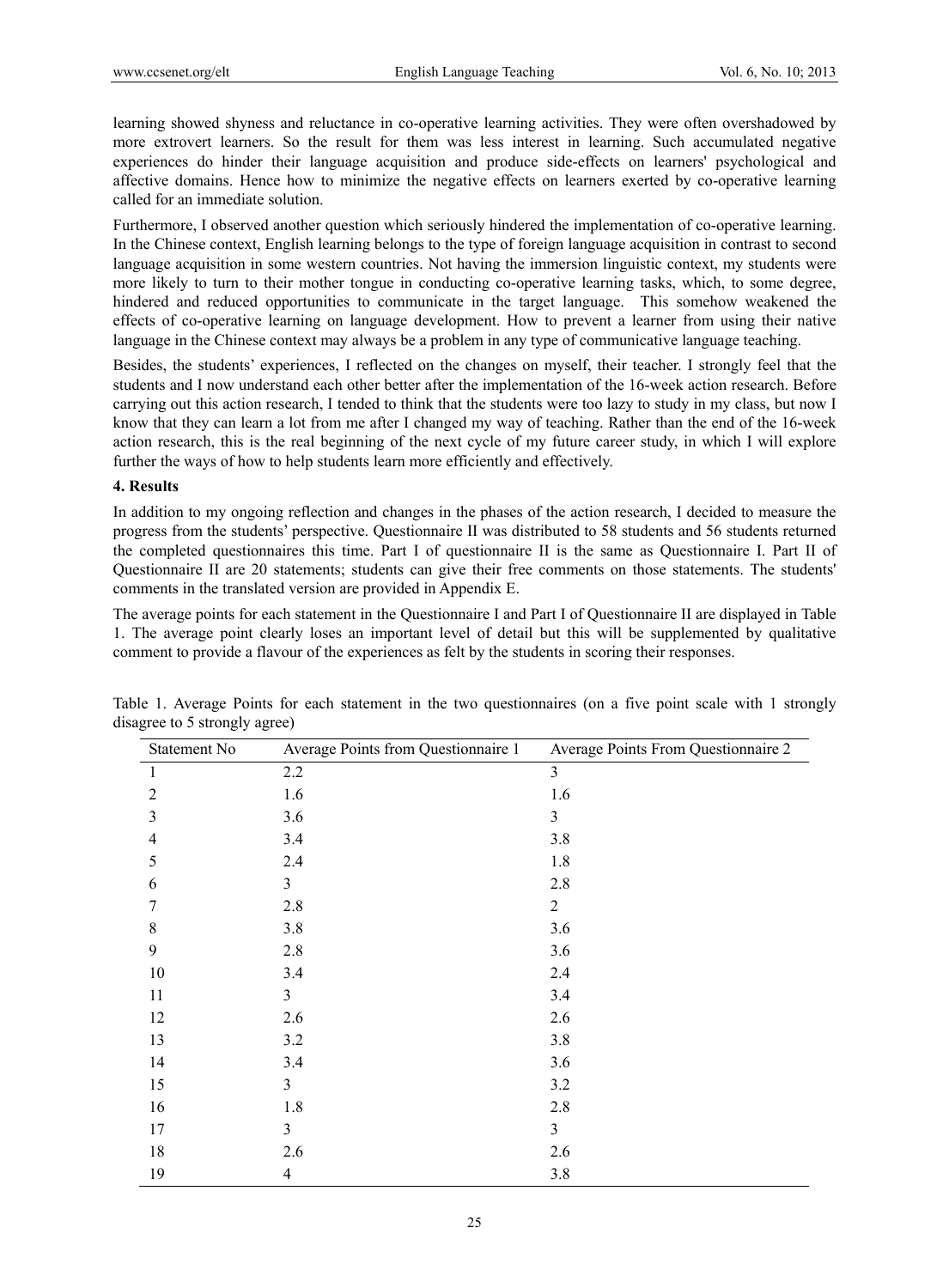| 20     | 4.2            | 3.2            |
|--------|----------------|----------------|
| 21     | $\mathfrak{Z}$ | $1.8\,$        |
| 22     | $\overline{2}$ | $2.8\,$        |
| 23     | 2.6            | 2.6            |
| 24     | 2.6            | 3.4            |
| 25     | 2.4            | $\overline{3}$ |
| $26\,$ | $1.8\,$        | 2.2            |
| $27\,$ | 2.4            | 3.6            |
| $28\,$ | 2.8            | 3.2            |
| 29     | 2.8            | 2.2            |
| $30\,$ | 1.8            | 2.2            |
| 31     | 2.4            | $1.8\,$        |
| 32     | 2.6            | 3.4            |

The design was arranged in three perspectives: self-confidence, anxiety behaviour, and attitudes towards English. Statements 1, 3, 5, 11, 12, 14, 16, 18, 22, 23, 24, 25; 28, 30 were related to student's self-confidence in English; statements 2, 6, 7, 10, 15, 21, 27, 29 to the behaviours of anxiety, such as avoidance of speaking, fear of pressure; and statements 4, 8, 9, 13, 17, 19, 20, 26, 31, 32 reflected attitudes towards English.

Generally speaking, the results from the questionnaires confirm the expectations mentioned in the introduction. We can see in a co-operative learning class, the students become more confident in their English task than in a traditional class, which is due to the relaxed and co-operative environment and much autonomy and little pressure. Secondly, co-operative learning highly motivates learners to produce much output with the help of other group members, the relaxed atmosphere, and interesting topics. Thirdly, the students' English proficiency especially listening and speaking is enhanced more or less. From figure 1, 2, 3 below we can see in diagram format the comparison of the average points of Questionnaire 1 (Q1) and Questionnaire 2 (Q2) on those three issues.



Figure 1. Changes in students' self-confidence in English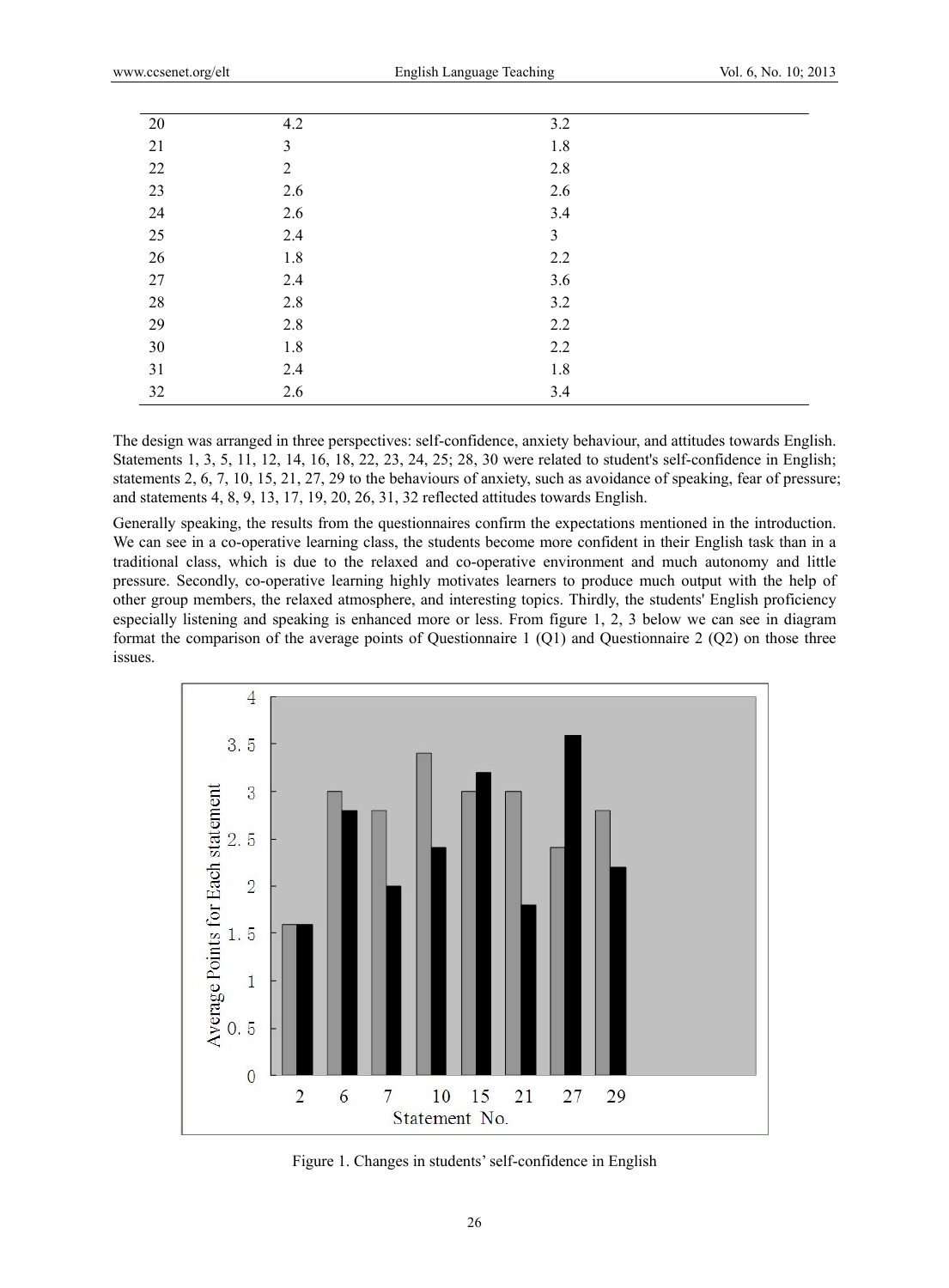From Figure 1, we can see that the average points of referring statements except statement 3, 5 in Q2 are all in the positive side of the scale. Here student B's remark "...From the practices I gained confidence..." well accounts for the change of the students.

The results above are quite easy to understand. In a traditional classroom, students often feel anxious to speak in front of the whole class. And only teachers provide encouragement to students. As a matter of fact, students often wish for others' failure because it increases their own chance of success (Kagan, 1994). This may lead to a hostile learning atmosphere in which students learn to recognize that if one gains, the others must lose. In contrast, there is more confidence connected with speaking in the smaller group (Long & Porter, 1985). Besides, students can encourage and help one another. Therefore, the cooperative atmosphere can, as the results show, decrease anxiety among students, increase confidence, and greatly motivate them to work together.



Figure 2. Changes on students' behaviors of anxiety

From Figure 2, we can see the average points about students' behaviors of anxiety had significantly decreased. These tendencies and their underlying reasons are unmistakably showed in student A's comment: "I am not afraid of being evaluated because I am not isolated and I can discuss with other members in my group."

The change is not only due to the co-operative and relaxed environment, but also due to the enhancement of the students' autonomy. Since they build up autonomy in co-operative learning and are successively motivated to practice a lot, they are really sure of their ability in English task and the anxiety that has troubled tern for so long has diminished little by little.

However, we should notice there are still two statements, 15 and 27, showed negative result.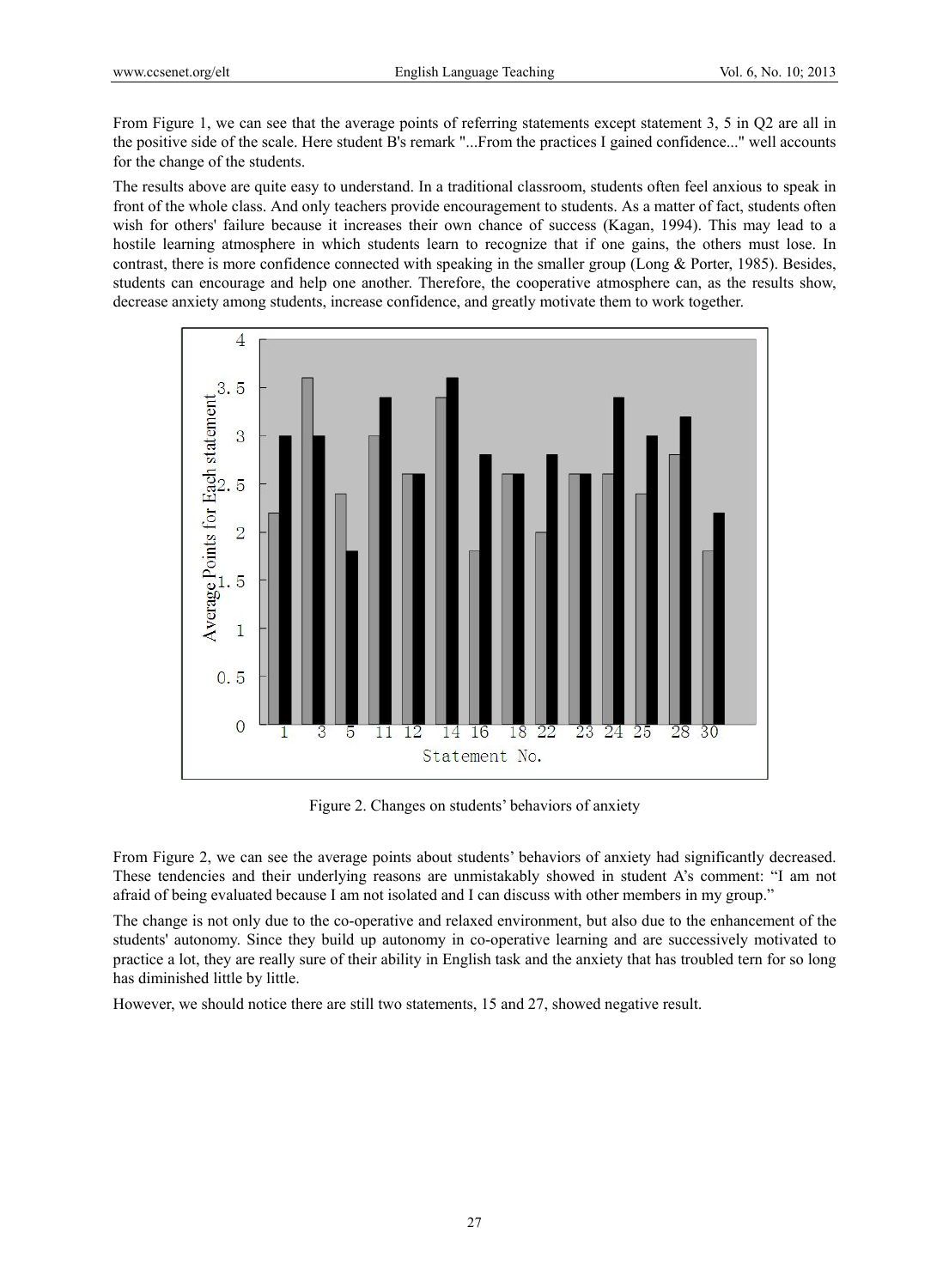

Figure 3. Changes on students' attitude towards English

From Figure 3, we can see the changes on students' attitudes towards English. The students become more willing to discuss questions with others and help others, especially as is illustrated in state 13, the average points in Q2 is much higher than in Q1. The comparison average points of Statement 4, 9 between Q1 and Q2 show that most students have higher motivation in co-operative learning English class than in a traditional class.

Based on above findings, reviewing the purpose of the study, it is concluded at last that co-operative learning do have some positive effects on improving the present passive situation in English classroom. It also helps activate their enthusiasm for and ease their language anxiety of participating in class activity. The co-operative language learning deserves to be recommended to Chinese teachers and students to bring a new life into the gloomy and monotonous English classroom.

Although we can see significant changes of the students, we can't overlook some statements still remain the same or even show the negative results.

## **5. Discussion**

Although most of the results confirm the aspects of the literature and my assumption, there are three issues that arose from my action research which seem to be different from my assumption. Now I'm going to answer the third research question of this study: What possible difficulties do teachers have in implementing co-operative learning?

# *5.1 Cultural Obstacles*

Many of the problems arose from my action research can be attributed to several important characteristics of traditional Chinese culture. These characteristics, although originating over five thousand years ago, have developed continuously over that period. They have become rooted in almost every segment of Chinese society and therefore must be regarded as influential guidelines in today's China.

The first of these characteristics is the issue of "face". This concept, called "mian zi" in Chinese, was first illustrated in English in Chen & Xing (1997), who defined mian zi as "a reputation achieved through getting on in life, through success and ostentation" (p.45), and was later popularized as "face" by Zhang (1998). Zhang (2002) further elucidated face, stating that "gain or loss of face depends on an individual's ability to answer questions and do class work correctly" (p. 92). A co-operative group means the making of comments, arguments,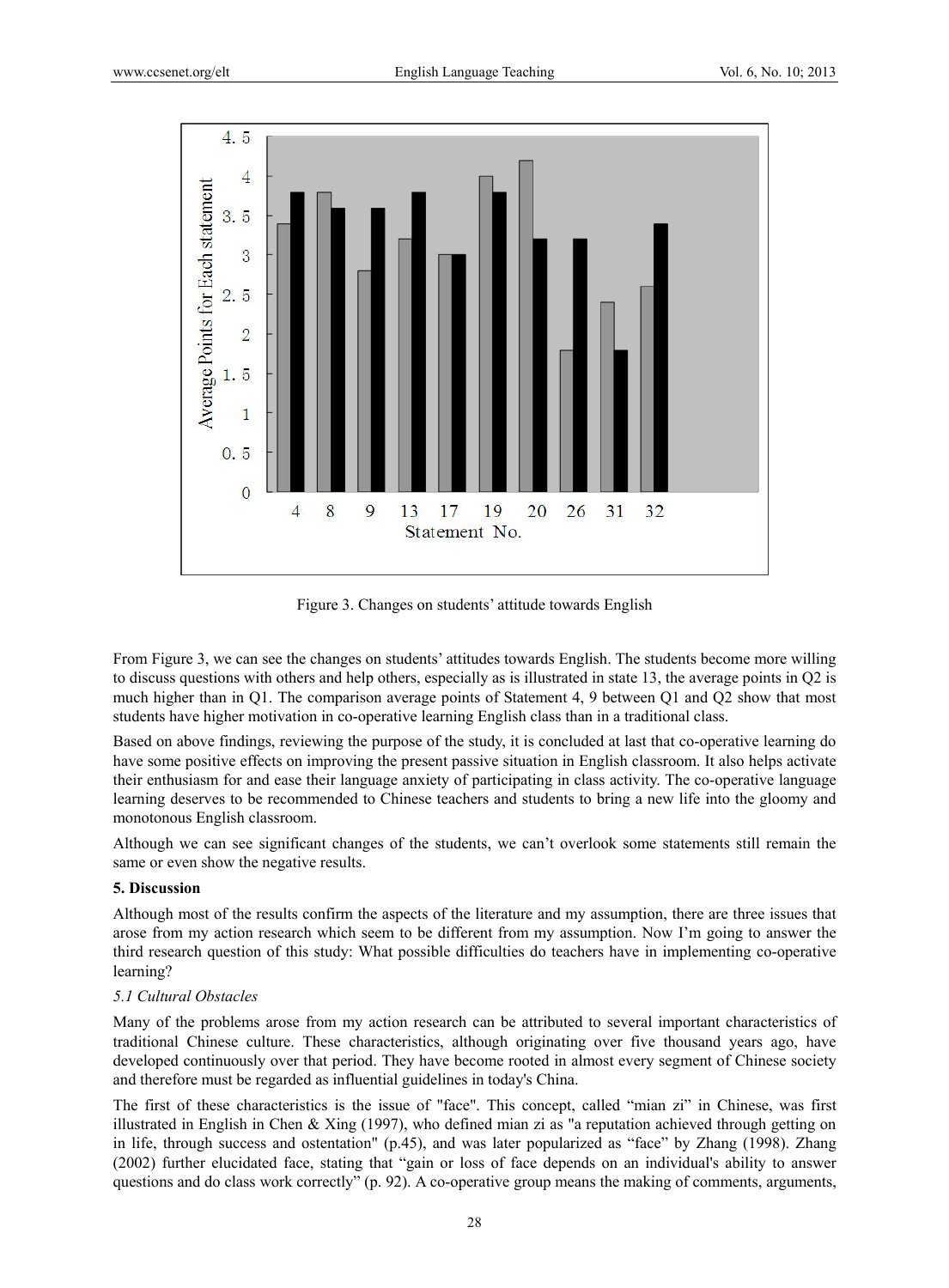and even criticism among members of the group. Therefore, with a peer response group, gain or loss of face is inevitable.

A second characteristic is that in a Chinese classroom the dignity and authority of the teacher cannot be challenged. Based on questionnaire statement l7's selecting result, the majority students think the reliability to the knowledge from classmates is lower than that from teachers, and the knowledge from classmates is not overall as good.

More than 2,500 years ago, Confucius advocated the teacher's dignity and authority as "shi dao zun yan", which literally translates as "teacher" (shi) "way" (dao) and "respect" or "dignity" (zun yan), and can be glossed as "respect for the teacher". Therefore, Chinese students tend to ignore peers' comments on their work.

An associated idea that cannot be ignored is students' cultural expectations of appropriated roles of teachers and learners. In general, Chinese students tend to think that the only correct and unambiguous answer comes from the teacher, not from fellow students. This kind of passive methodology naturally affects the students' initiative to participate in discussions.

A third characteristic of Chinese classroom is students' weakness in speaking in and listening to English, a factor that works against group interaction. As a result, this weakness will lead Chinese students to feel nervous when they are speaking English in front of large audiences. This problem is in part the result of the traditional Chinese curriculum: the Chinese EFL curriculum focuses on reading rather than listening or speaking. As Zhang (2002) stated, "The Chinese place reading at the core of their English curriculum…the heart of the curriculum is reading"(p.46). Both English major and non-English major undergraduates normally take listening and speaking classes only for the first year or two of their four-year programme. Although, they are assumed to have learned enough to be able to listen to and speak English with a sufficient degree of fluency, in general this is not the case. Yule and Macdonald (1992) reinforce this strongly, writing that students "typically can say very little, and can hear even less" (p. 387)

Finally, there is the issue of collectivism, a cultural orientation that is highly misunderstood in the West. As Carson and Nelson (1992) point out, "Members of collectivist cultures believe that the collective, or group, is the smallest unit of survival" (p. 2). Indeed, the group is central to Chinese pedagogy.

However, as Chen & Xing (1997) point out, "In Asia, the emphasis is on proper social relationships and their maintenance rather than any abstract concern for a general collectivist body. In a sense, it is a collectivism only among those bound by social networks" (p. 67).

Therefore, Gao (1992) wrote, "More likely than not, concern decreases with decreasing familiarity of the other. Concern for a person close to oneself (e.g., parent, spouse) is higher because interdependence has clearer consequences" (p. 232).

Because of this, Carson and Nelson (1992), write "The kinds of behaviors (e.g., exhibiting group loyalty and working for the collective good) that occur when Chinese students are interacting with members of their primary groups (ingroups) do not necessarily occur with those who are not members of their groups (outgroup members)"(p. 3).

Therefore, the teacher who arbitrarily assigns students to co-operative groups runs the risk of bunching outgroup members together; in this case, students will be highly reluctant to help each other. If the teacher uses ingroups, however, he or she runs the risk of teaming close friends; students may be afraid of upsetting the balance of relationships that occur in ingroups.

Given this understanding of these cultural obstacles, it is not reasonable to expect students to blindly accept co-operative learning rooted in the Western cultural framework. This can be seen from questionnaire II statement 18's selecting result, namely, 40 percent of students think they cannot get accustomed to student-centered co-operative learning. Therefore, we need to consider the ways in which co-operative learning can be effectively adapted to the Chinese context. It takes time for those students who have strong sense of relying on teachers to get used to new role as a director of learning, so teachers should be most understanding, and helpful for them to change ideas and learning strategies to cultivate students' ability of self-study.

#### *5.2 Individual Difference*

In addition to cultural obstacles, individual difference also affects the efficacy of co-operative learning. In co-operative learning classroom, my colleagues and I observed that small number of students showed indifference to this approach, e.g. they don't communicate with other group mates on learning tasks, but are ready to think over questions independently and complete learning tasks independently. Even if they encounter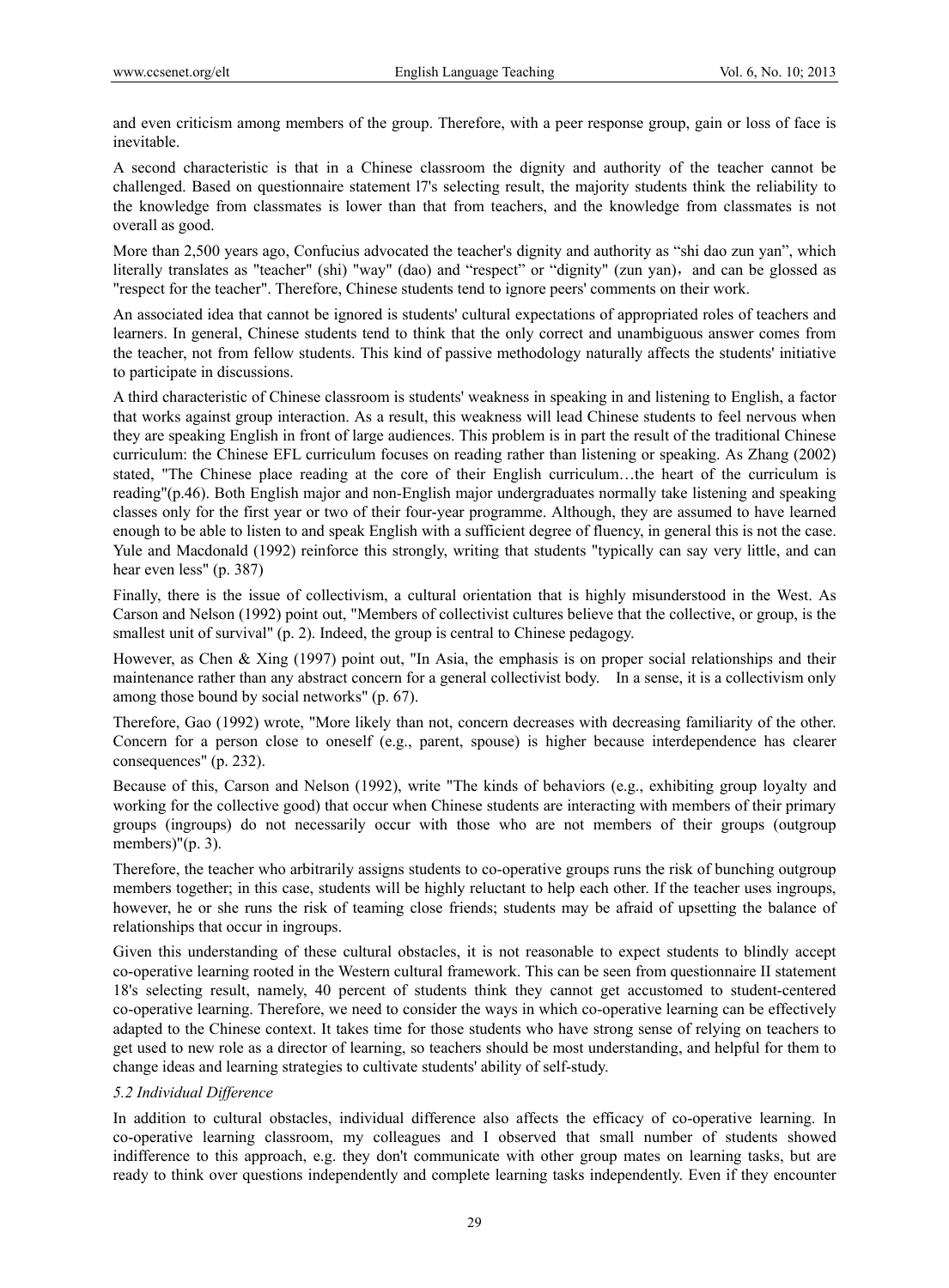difficulties in learning, they are likely to turn to a dictionary and other references instead of asking other group mates for help. Some students think task distribution in co-operative learning is not beneficial, because it is hard for students to master overall knowledge. In addition, learning relies mainly on individual effort, and need continuous accumulation, so cooperation in the classroom is not meaningful. Some students stated directly that they were 'fit' for individual learning, not co-operative learning with others.

In terms of this problem, we should keep a correct attitude towards it. Individual differences are mainly a difference in preferred learning style. From a cognitive perspective, learning style is divided into Field Independence and Field Dependence. Field-dependent persons tend to be more socialized, tend to derive their self-identity from persons around them, and are usually more empathic and perceptive of the feelings and thoughts of others, while field-independent persons tend to be generally more independent, competitive, and self-confident.

There are positive and negative characteristics to both field independence and field dependence. Different learning styles affect the amount of time students wish to spend, for example, in individual experimentation or reflection, or group discussion and processing. Therefore, teachers should guide students' learning style in implementing co-operative learning. For example, students should be encouraged to be field-independent during completion of individual task so that their interest can be motivated and creativity can be cultivated. While in group discussion, students should be encouraged to be field-dependent so that they can take active part in discussion, show opinions bravely, listen to and receive others' opinions, and work hard with group mates to finish group task perfectly for the group honour. Thus, their abilities of social communication, cooperation and esprit de corps can be strengthened.

While one goal of co-operative learning is to help students learn to get along with and work with all individuals in the class, there are sometimes personality differences which are so great that a member of the group may need to be re-assigned. If that student is unable to work with any other group, he or she may need to be given the opportunity to work alone during the group sessions. Over time, social isolation may provide sufficient motivation for renewed efforts at functioning within a group. Over time, as well, students who previously did not get along may come to develop respect or admiration for each other or even become friends through the co-operative learning process.

#### **References**

- Carson, M., & Nelson, G. L. (1992). Writing groups and the less proficient ESL Student. *ESOL Quarterly, 2*(2), 2-6.
- Chen, L., & Xing, J. (1997). Co-operative Learning in China. *Teaching English in China*, *27,* 35.
- Christison, M. A. (1990). Co-operative learning in the EFL classroom. *English Teaching Forum, 28*(4).
- Gao, Y. (1992). The relationship between linguistic competence and pragmatic competence. *Modern Foreign Languages, 2*.
- Johnson, D. W., & Johnson, R. T. (1989). *Cooperation and competition: Theory and research.* Edina, MN: Interaction Book Company.
- Kagan, S. (1994). *Co-operative learning*. San Juan Capistrano, CA: Kagan Co-operative learning.
- Knight, G., & Bohlmeyer, E. M. (1990). Co-operative learning and achievement: Methods for assessing causal mechanisms. In Sharan, S. (Ed.), *Co-operative learning: Theory and Research* (pp. 1-7). New York: Praeger Publishers.
- Kohonen, V. (1992). Experiential language learning: Second language learning as co-operative learner education. In D. Nunan (Ed), *Collaborative Language Learning and Teaching* (pp. 14-39). Oxford University Press.
- Legutke, M., & Thomas, H. (1991). *Process and Experience in the Language Classroom.* New York: Longman.
- Long, M. H., & Porter, P. A. (1985). Group work, interlanguage talk, and second language learning. *TESOL Quarterly, 19,* 207-228.
- Putnam, J. W. (1993). *Co-operative Learning and Strategies for Inclusion: Celebrating Diversity in the Classroom.* Baltimore: Brookes publishing Co. Inc.
- Totten, S., & Sills, T. (1991). *Co-operative Learning: A Guide to Research.* New York: Garland Publishing Inc.
- Wu, Y. (2002). Using Group Work Effectively: Suggestions on Using Group Work in ELT Classroom. *Teaching English in China, 25*(1), 5-10.